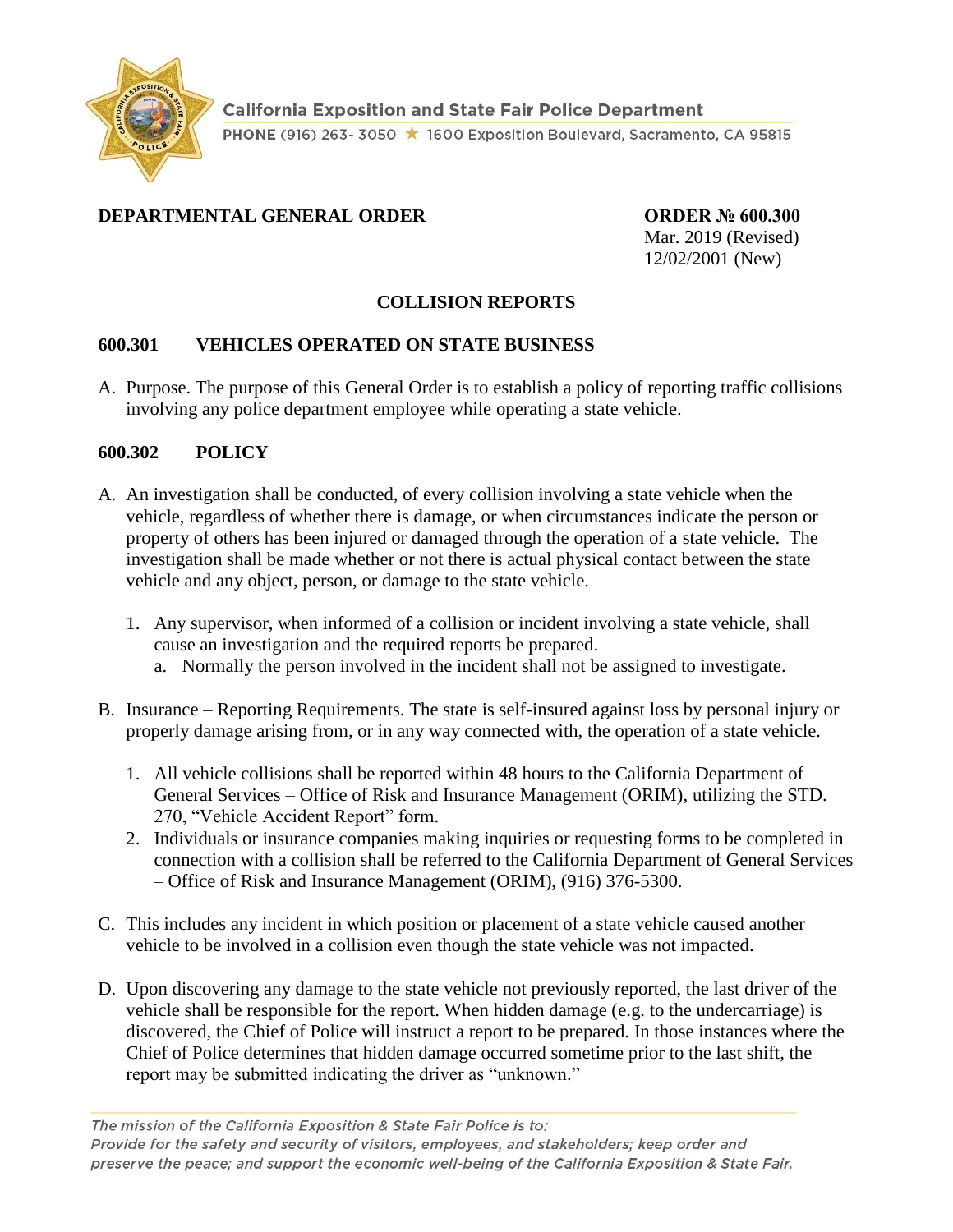- 1. For occurrences when other than a state employee was the driver, such as a garage mechanic where the vehicle was left for service or repairs.
- 2. For cases of legal intervention which meet the definition of a collision as articulated in California Highway Patrol manual HPM 110.5, Collision Investigation Manual, the STD. 270, "Vehicle Accident Report" form is required.
- 3. For occurrences that result in death, injury, or property damage caused by collisions with animals unless the death or injury is confined to the animal.
- E. Exceptions to Reporting Procedures. A collision report is not required for damage to a state vehicle from any of the following circumstances:
	- 1. Action of the elements.
	- 2. Damage to glass from unknown causes.
	- 3. Collisions with birds that move unexpectedly into the vehicle's path and cannot be avoided, if injury is confined to the bird.
	- 4. Windshield or other glass damage caused by objects propelled from the roadway surface by movement of another vehicle even though it meets the definition of "motor vehicle traffic accident" unless there is injury to a person.
	- 5. Motorcycle damage sustained by reason of the unit falling from its kickstand.
	- 6. When damages are to a police/security vehicle only and caused by push bumper removal of vehicles or equipment from the roadway.
	- 7. Unintentional damage sustained by acts of persons (not vehicles) in custody or unknown persons. However, a crime report or incident report shall be submitted to the Chief of Police documenting the cause of the damage.
	- 8. Malicious damage sustained by acts of persons (not vehicles) in custody. However, a Crime Report must be completed and distributed as follows:
		- a. When additional investigation is required, a notation under "Recommendations" shall indicate that a supplemental report will follow. The STD. 270, "Vehicle Accident Report" shall not be delayed.
		- b. All items shall be completed; "Not Applicable" items shall be marked "N.A."
		- c. The report shall include insurance information of the other party(ies) (i.e., company name, address, policy number), if available.
		- d. Other information which is desirable includes the social security number of the driver of the other vehicle. This social security number can be used to recover damages through Franchise Tax Board.
- F. The recommendation of the Chief of Police shall include whether there is concurrence or nonconcurrence with the investigating officer. Any determination as to whether the actions of the employee involved were negligent or censurable, action taken or contemplated when the actions of the employee were found to be negligent or censurable, and any other appropriate suggestions or comments relating to the incident will also be addressed.
- G. When available, the Traffic Collision Report shall be attached to each the STD. 270, "Vehicle Accident Report."